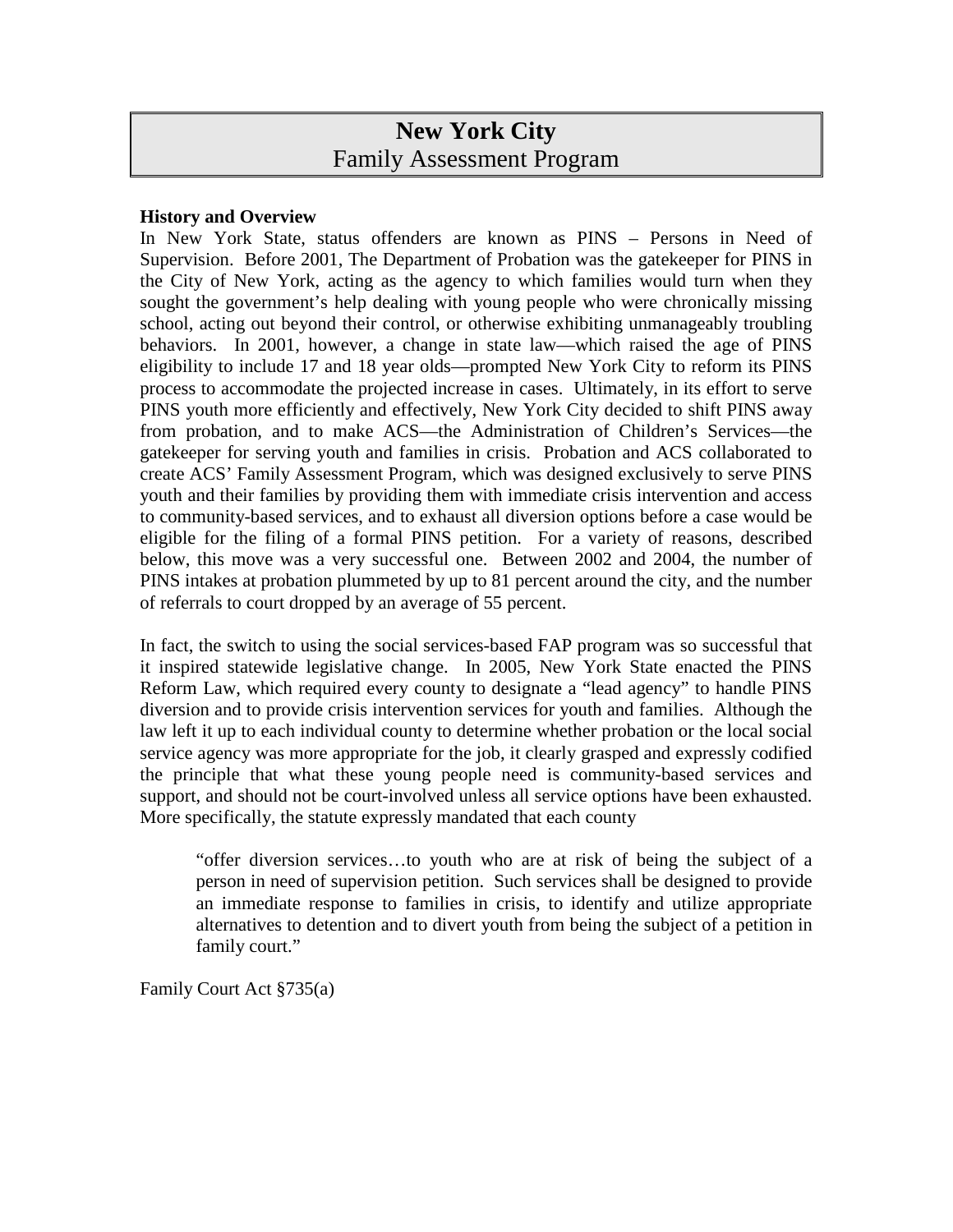The law also set forth specific "diligent attempts" each county must make before a PINS petition can be filed, which "shall include documented diligent attempts to engage the youth and his or her family in appropriately targeted community-based services."<sup>[1](#page-1-0)</sup>

## **Process Description**

In New York City, the switch from a probation-run PINS program to a social-services run PINS program allowed the city to do a much better job serving young people and families in their communities while keeping them out of the formal court process. That improvement appears to be based on a number of factors. First, when probation was the PINS gatekeeper, it took 3 to 6 weeks for a youth to be seen for intake after the initial referral, due in part to probation's incredibly high case loads. With that long a time lapse, family crises can often escalate. With FAP, however, PINS families are sent directly to a FAP office and seen by a specialist the same day, even if the adolescent is not present. Second, unlike probation officers, who are primarily trained and serve as law enforcement officials, the FAP specialists who conduct these intakes are experienced, master's level ACS social workers, who are specifically trained to use a family-focused, strength-based approach. The specialist meets with the family and is able to listen to and assess their concerns, and, on the spot, take the appropriate next steps, such as referring them to community-based services or emergency mental health or health services, scheduling a more extensive assessment, arranging a follow-up meeting, or, in the case of runaways, requesting a warrant. In a setting that does not imbue families and young people with a fear of court or police involvement, but, rather, gives them a sense that they are being listened to, cared for, and treated, clients are much more likely to open up, feel empowered, and engage in their own service planning. Last, FAP is better suited to determine when a family's needs might be better met in a different division of ACS. For example, in issues of abuse and neglect surface in the interview, the family would be steered away from PINS-related services and toward the more appropriate department. Although the transition to FAP caused some frustration and tension initially, with probation perceiving the switch as a criticism, and with ACS feeling that they were doing "probation's work," those sticking points eased over time through steady, patient communication and collaboration, and staff on both sides now appreciate the value of FAP. Working appropriately within their skill sets, ACS and probation can both be more effective at working toward better outcomes for young people.

## **Target Population**

FAP serves young people at risk of becoming a "Person in Need of Supervision" and their families. A Person in Need of Supervision is defined by statute as a "person less than eighteen years of age who does not attend school in accordance with the provisions of part one of article sixty-five of the education law or who is incorrigible, ungovernable or habitually disobedient and beyond the lawful control of a parent or other person legally

<span id="page-1-0"></span><sup>&</sup>lt;sup>1</sup> Those services "shall not be limited to: (i) providing, at the first contact, information on the availability of or a referral to services in the geographic area where the youth and her or her family are located that may be of benefit in avoiding the need to file a petition under this articule; including the availability, for up to twenty-one days, of a residential respite program, if the youth and his or her parent or other person legally responsible for his or her care agree, and the availability of over nonresidential crisis intervention programs such as family crisis counseling or alternative dispute resolution programs." Family Court Act §735(d).